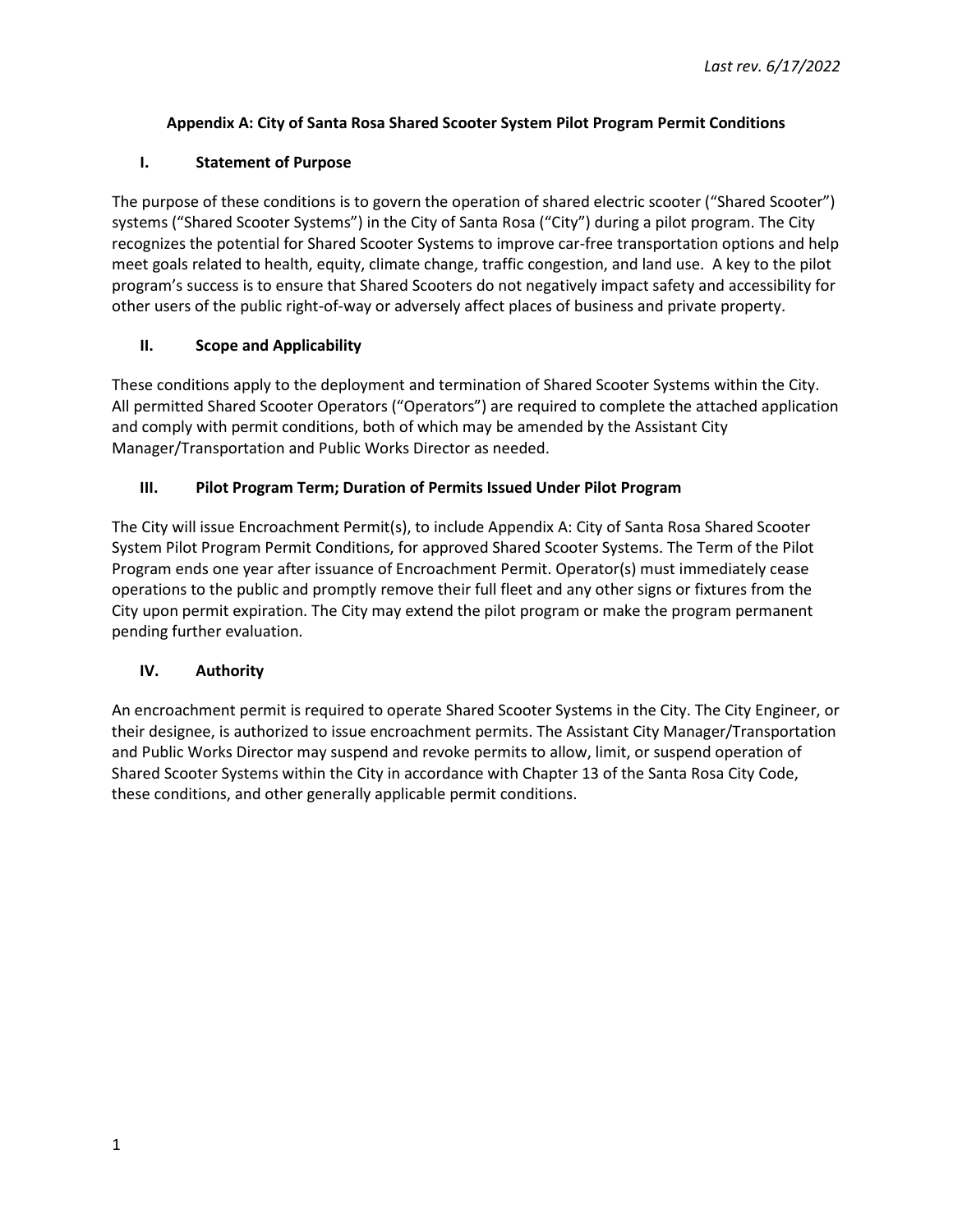## **PERMIT APPLICATION CONDITIONS**

The City anticipates selecting one Operator for the term of the pilot program. Selection will be based on the selection process and criteria outlined in Appendix A and B.

## **OPERATIONAL CONDITIONS**

## **I. Parameters of the One-Year Pilot Program**

The Assistant City Manager/Transportation and Public Works Director reserves the right to:

- a. Issue, suspend, and revoke permits.
- b. Determine the type and number of Shared Scooters to operate within the City of Santa Rosa. The Assistant City Manager/Transportation and Public Works Director can adjust the type and number of Shared Scooters to operate even after issuing the permit.
- c. Set a maximum on the number of Shared Scooters parked in specific areas of the city.
- d. Limit or deny the use and/or parking of Shared Scooters in specific areas of the city to maintain equal distribution and accessibility throughout the public right-of-way.
- e. Set the total number of Shared Scooters and total number of Operator(s) permitted under this pilot program.

## **II. General Operator(s) Responsibilities**

- a. Operator(s) must pay a property repair and maintenance security deposit of \$10,000 by the City to ensure adequate funds are available to reimburse the City for public property repair, maintenance, and other costs that may be incurred, including but not limited to any costs of repairing or maintaining public property damaged by the Operator(s), its Shared Scooters, or its customers, removing and storing Shared Scooters improperly parked or left unattended on public property, and addressing and abating any other violations. The deposit must be paid prior to permit issuance.
- b. Operator(s) must comply with all applicable federal, state, and local laws and regulations, including but not limited to, the Santa Rosa City Code, the California Vehicle Code (CVC), and local wage requirements.
- c. Operator(s) must not transfer or assign permits issued under this program to a substitute provider, a successor in interest, or a purchaser of the permit, without the advance written consent and approval of the City.
- d. Operator(s) agree not to engage in anti-competitive behavior with other Shared Scooter Operators, including falsifying data and sabotaging Shared Scooters.
- e. Operator(s) agree to provide sufficient operations and maintenance staff in Santa Rosa to address issues and remove improperly parked or unsafe/inoperable Shared Scooters.

## **III. Shared Scooter Specifications**

a. Operator(s) agree to provide proof to the City's reasonable satisfaction, that each of its proposed Shared Scooter models comply with all applicable federal, state, and local laws and regulations.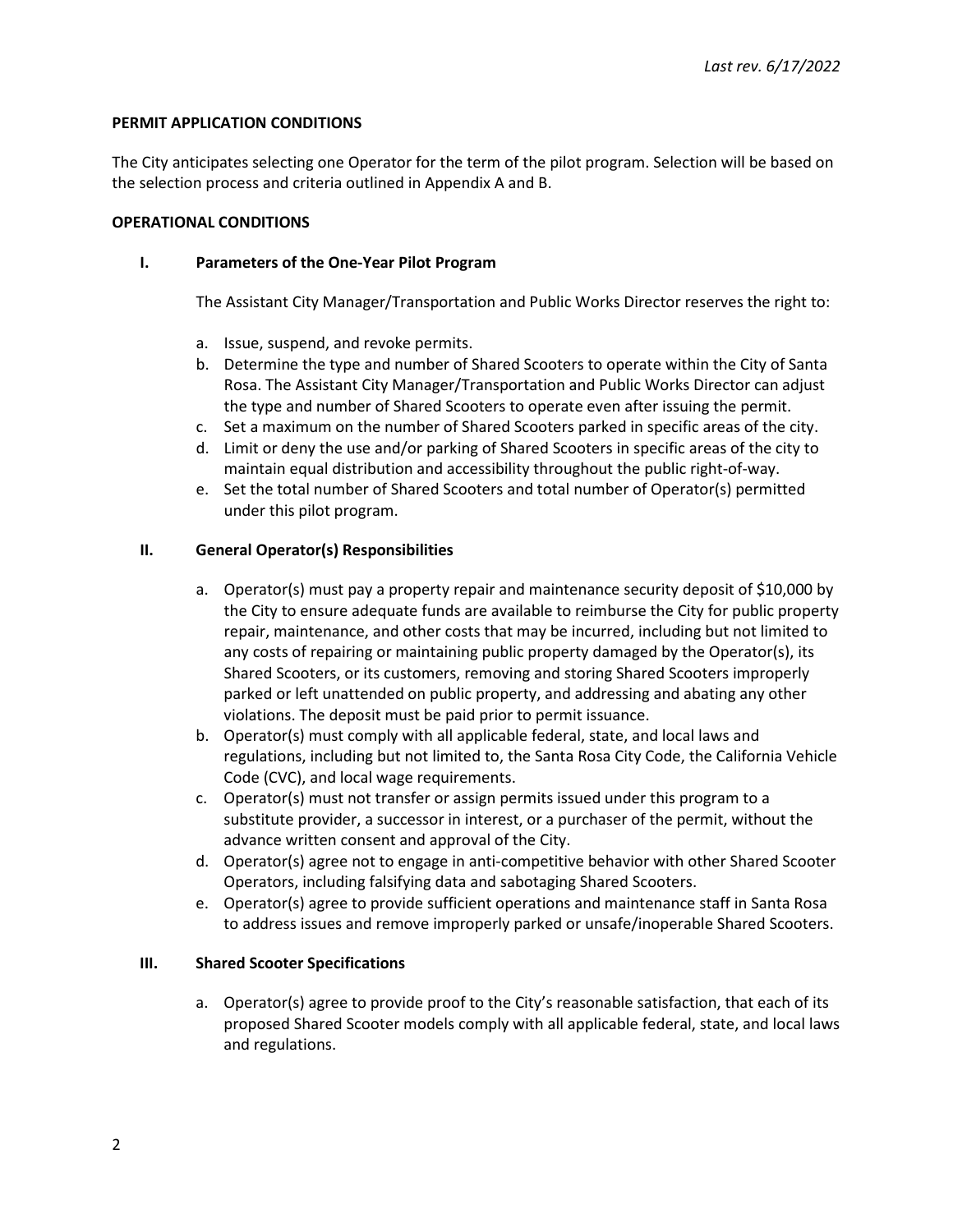- b. Operator(s) must provide to the City one fully functioning device of every make and model that it intends to deploy. Operator(s) must not deploy new Shared Scooter models without prior inspection and approval by the City unless changes in new models are only cosmetic and have no impact on safety or performance. Shared Scooters must be made available for compliance audits and enforcement actions upon request.
- c. Shared Scooters must not create excessive, unnecessary, and unreasonable noises in violation of [Santa Rosa City Code Chapter 17-16.](https://qcode.us/codes/santarosa/)
- d. Shared Scooters must have always-on front and back lights that are visible from a distance of at least 300 feet under normal atmospheric conditions at night, or greater if required by the California Vehicle Code. Front and rear lights must stay illuminated for at least 90 seconds after the scooter has stopped.
- e. Shared Scooters must have an integrated locking mechanism which cannot be removed using simple tools and securely holds the scooter upright when locked to a bike rack or street sign. A combination lock will not be considered an integrated locking mechanism.
- f. Shared Scooters must have a warning bell.
- g. Shared Scooters must have GPS capable of providing real-time location data.
- h. Shared Scooters must have tamper-resistant hardware.
- i. Operator(s) must not utilize Shared Scooters for the sale or display of third-party advertising.
- j. Shared Scooters must have a governor that restricts speed to 15 mph.
- k. Shared Scooters must have a minimum wheel size of 9" in diameter.
- l. Shared Scooters must have clearly visible signage including 1) a unique identification number (in both English and Braille) and 2) a phone number, website, and/or email address to report parking, safety, or maintenance issues.
- m. Shared Scooters must have clearly visible signage notifying the user that:
	- i. Helmets are required by all persons under the age of 18 when operating a scooter as required by [California Vehicle Code 21235\(c\);](https://leginfo.legislature.ca.gov/faces/codes_displaySection.xhtml?lawCode=VEH§ionNum=21235.)
	- ii. Riding on sidewalks is prohibited at all times. "No Riding on Sidewalks" must be printed on every Shared Scooter in no less than 48-point font;
	- iii. Shared Scooter users must yield to pedestrians;
	- iv. Shared Scooters may not block or impede sidewalks or building entrances; and v. Shared Scooter users must obey traffic laws.
- n. Adaptive Shared Scooters must be self-balancing (or include at least three wheels).
- o. Adaptive Shared Scooters must have a seat.
- p. Adaptive Shared Scooters must have a basket or storage area large enough to hold a cane.

#### **IV. Fleet Size, Deployment, and Service Areas**

- a. Operator(s) must provide a minimum of 50 and maximum of 200 Shared Scooters at the start of the pilot.
- b. Operator(s) must roll out their full permitted Shared Scooter fleet within four weeks of permit issuance by the City.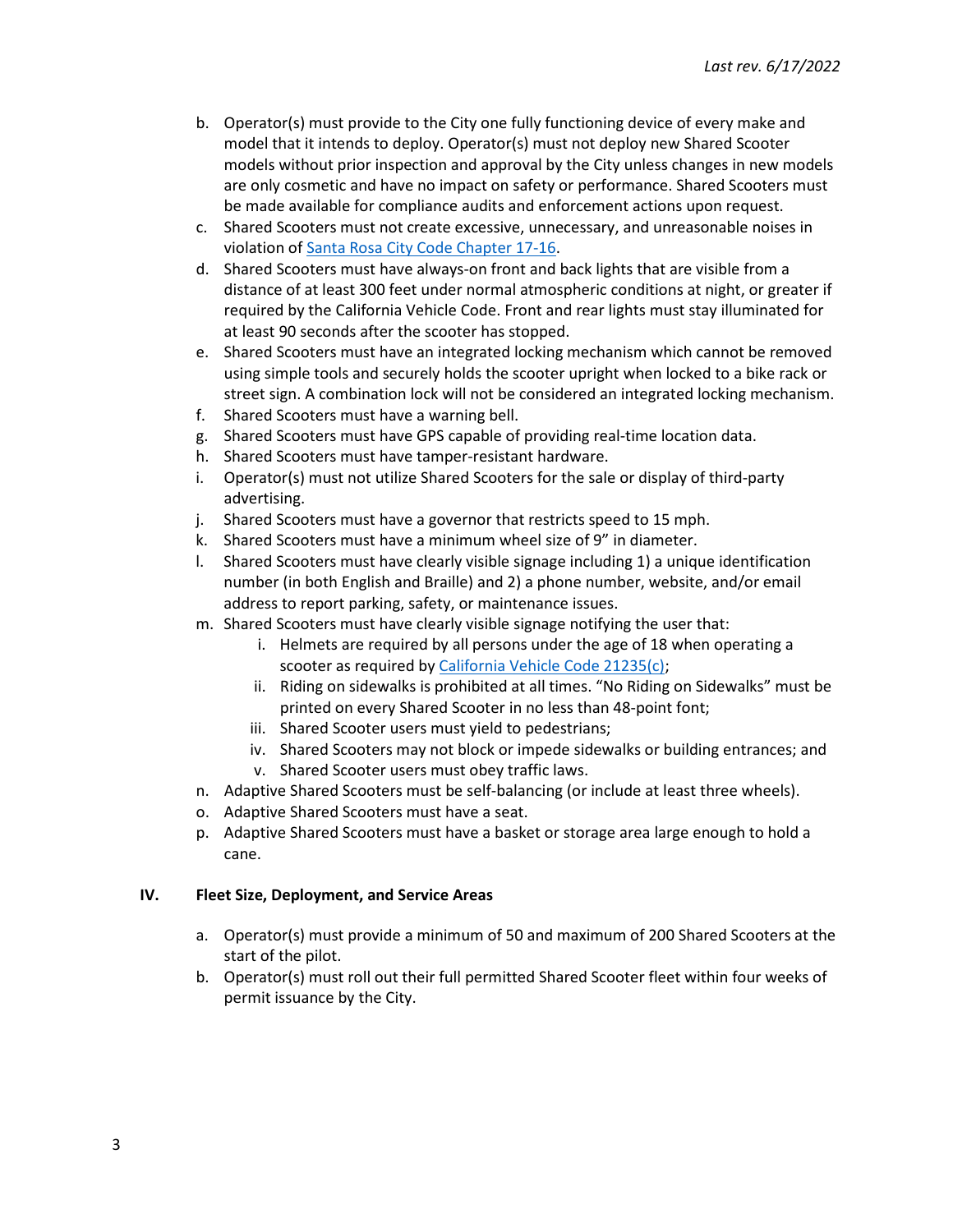- c. Operator(s) must submit a written request to the City for City approval prior to expanding fleet size beyond the initial permitted amount. The request must include a minimum of 30-day fleet utilization levels within the city (trips per scooter per day). Data from the first 30 days of the pilot program may be included but may not be considered by the City to be supporting data for the adjustment request. The City reserves the right to approve or deny the request at its discretion.
- d. Operator(s) must closely monitor ridership and adjust Shared Scooter density and location accordingly to maximize the convenience of the greatest number of users.
- e. Operator(s) must submit a written request to the City for City approval prior to implementing new service areas or modifying existing service areas, including a map and/or shapefile of the proposed service area. The City reserves the right to approve or deny the request at its discretion.
- f. Operator(s) must obtain permission to operate scooters outside of the public right-ofway from the appropriate agency or property owner(s).

## **V. Operations & Maintenance**

- a. Operator(s) must provide a single point-of-contact to City (phone number, email, website form, and mobile application form) customer service line, available 24 hours a day, seven days a week, for complaints regarding improperly parked, damaged, or vandalized scooters, or other issues related to their Shared Scooter System. Operator(s) must respond to and satisfactorily address requests to repark or remove Shared Scooters that are inoperable, damaged, vandalized, unsafe, irretrievable, or improperly parked within 2 hours during business hours (Monday-Friday, 6 AM-6 PM) or 12 hours during non-business hours and on weekends. Operator(s) must remotely lock Shared Scooters that are reported or believed to be inoperable until the scooters are removed, repaired, and placed back in public service.
	- i. In the event a Shared Scooter is not relocated, re-parked, or removed within the timeframes specified above, the City will relocate and/or remove the scooter and deduct all the City's costs to do so from the Operator's deposit.
	- ii. Operator(s) not in good standing with payment and retrieval of impounded scooters will risk suspension or revocation of their permits.
- b. Operator(s) must issue a "ticket number" for each issue and provide a response to the complaining and/or requesting party when the issue is resolved.
- c. Upon request, Operator(s) must agree to institute geo-fencing and implement in-app technology to limit speeds or prohibit operation in designated areas, including but not limited to: Old Courthouse Square, Comstock Mall, Jeju Way, and Santa Rosa Plaza. Geofencing compliance with any prohibited or speed-limited areas provided by the City must be demonstrated prior to the start of operations.
- d. Operator(s) must make efforts to reduce landfill e-waste and follow federal, state and local law for disposal or recycling of all types of batteries and other toxic materials at an appropriate recycling facility.
- e. When collecting or deploying Shared Scooters, Operator(s) must park or load in a manner that complies with the California Vehicle Code, City Code, regulatory signage, and does not impede pedestrians, bicycles, vehicles, or transit. Any activities that suspend the normal function of the public right-of-way must comply with the California Manual on Uniform Traffic Control Devices Part 6 – Temporary Traffic Control.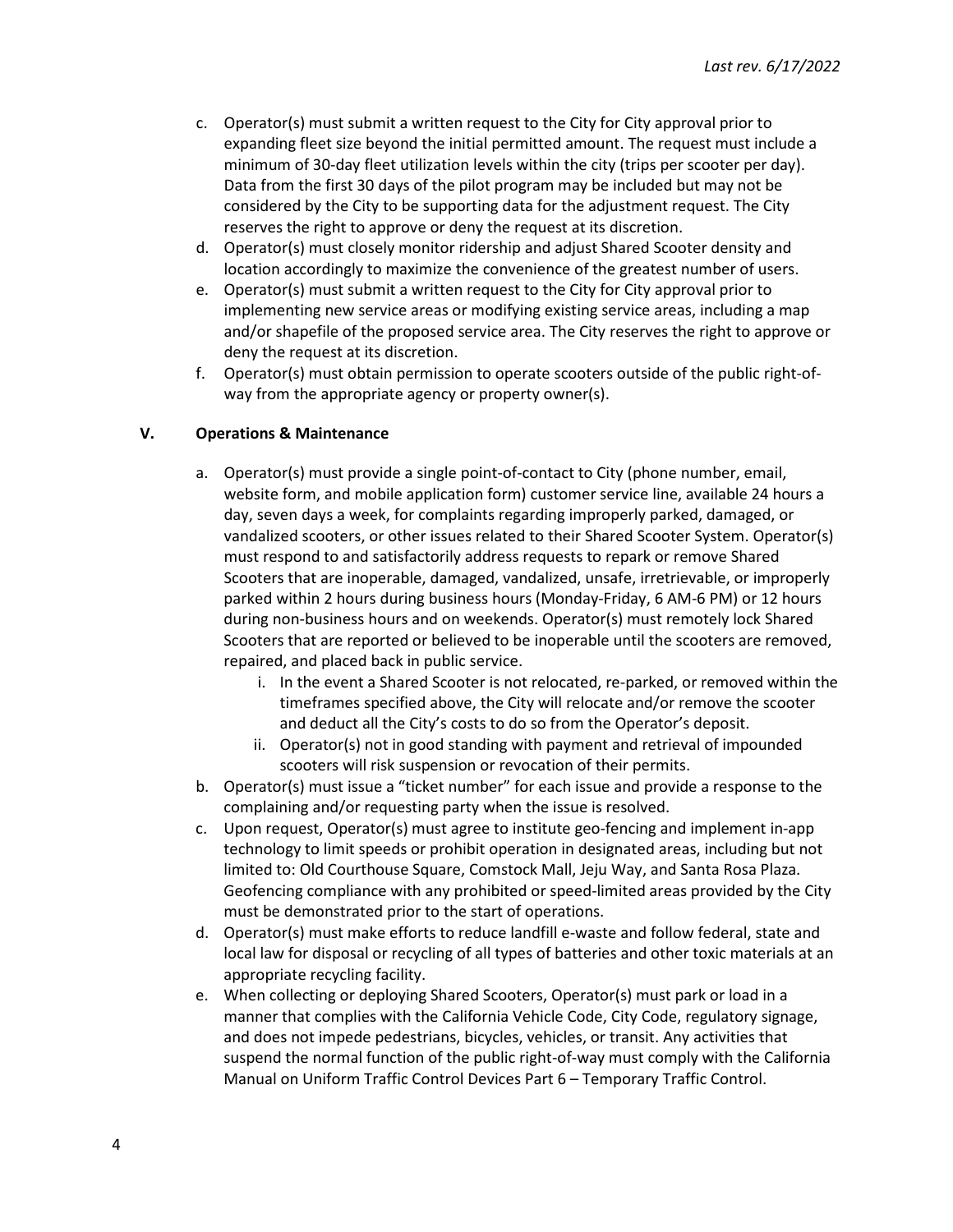## **VI. Parking**

- a. Operator(s) must inform customers how to properly park scooters.
- b. Operator(s) must ensure their scooters are not parked in a way that impedes the regular flow of travel in the public right-of-way, or in any way impedes the clearance on sidewalks or other accessible routes needed for ADA compliance. Shared Scooters should not be parked in a manner that impedes access to the following:
	- i. Disabled parking;
	- ii. Curb ramps;
	- iii. Fire hydrants;
	- iv. Loading zones;
	- v. Transit zones, including bus stops, shelters, and passenger waiting areas;
	- vi. Entryways; and
	- vii. Driveways.
- c. Operator(s) must ensure their scooters are locked upright on flat/hard surfaces to bicycle racks, street signs, or other fixed objects located within the sidewalk furniture zone or other areas specifically designated for bicycle parking. Shared Scooters must not be locked to the following:
	- i. Street furniture that requires pedestrian access (for example: benches, parking pay stations, bus shelters, transit information signs, etc.);
	- ii. Hand railings;
	- iii. Bus stop signs;
	- iv. Disabled parking signs;
	- v. Trees;
	- vi. Fire hydrants; and
	- vii. Private property (including commercial wayfinding signs).
- d. Operator(s) must ensure Shared Scooters locked to bike racks are positioned parallel to the rack unless the rack is a wave style rack, in which case scooters must be positioned perpendicularly. No more than one scooter must be locked to each bike rack.
- e. Upon request, Operator(s) must agree to institute geo-fencing and implement in-app technology to require or prohibit parking in designated areas.
- f. Operator(s) agrees to ensure no Shared Scooter is parked in one location for more than 72 hours.
- g. Operator(s) must have a means of communicating with the user when a Shared Scooter has been parked in a non-permitted area. The communication to the user must be sent electronically at the end of the ride.

## **VII. Engagement, Education, & Safety**

- a. Operator(s) are responsible for educating their users regarding all applicable federal, state, and local laws governing safe operations and parking of scooters.
	- i. During the first seven days of an Operator's deployment, representatives from the company must be on-hand in the deployment area to answer questions and distribute information regarding safety and proper use of Shared Scooters. These activities must be coordinated with City staff. Operator(s) are encouraged to continue this practice throughout the duration of their permitted activities.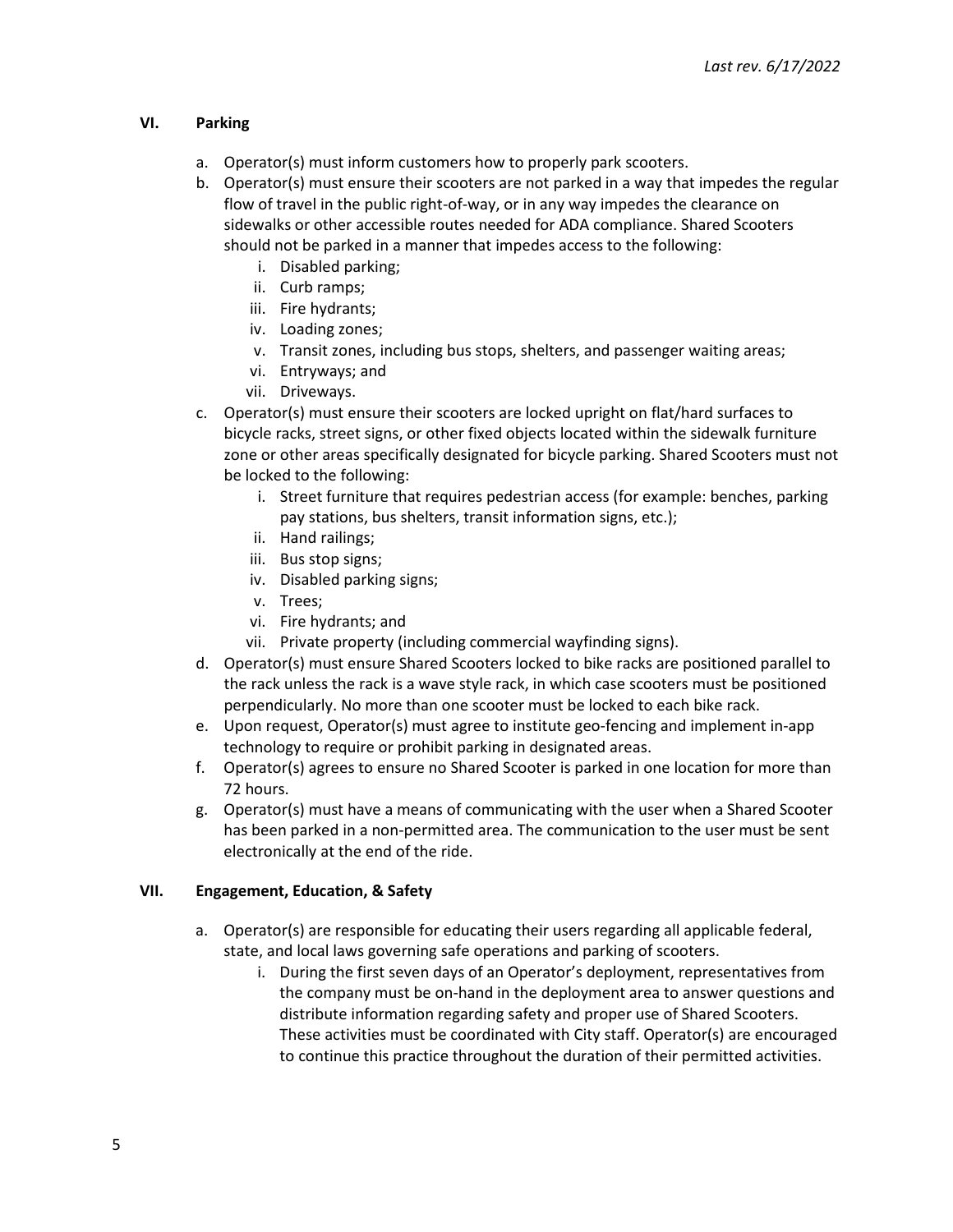- ii. Operator(s) must include on its website and mobile app a "Code of Conduct" that, at a minimum, encourages and promotes the safe and responsible conduct of scooter users.
- b. Operator(s) must use English and Spanish in all education and outreach materials, on its website, and on its mobile application.
- c. Operator(s) must verify that users have valid credentials for use of a Shared Scooter, as required by [California Vehicle Code](https://leginfo.legislature.ca.gov/faces/codes_displaySection.xhtml?lawCode=VEH§ionNum=21235.) 21235(d). This verification may include in-app Driver's License scanning and verification or similar technologies.
- d. Operator(s) must ensure that each user is only able to rent one scooter at a time.

## **VIII. Accessibility**

- a. Operator(s) must provide adaptive scooters for persons with disabilities. The total percentage of adaptive scooters must be based on expected need, performance, and usage.
- b. Mobile applications and other customer interface technology must be fully accessible to persons with disabilities and accessible to screen readers and must comply with Section 508 of the United States Workforce Rehabilitation Act of 1973.

## **IX. Pricing and Affordability**

- a. Operator(s) must make available ways to use and pay for the service that do not require a smart phone or credit card.
- b. Operator(s) must offer a discounted membership for those who have a household income 200% below the federal poverty level. Participation in CalFresh, State Nutritional Assistance Program (SNAP), California Alternative Rates for Energy (CARE), or Clipper START may be used for discount eligibility. The price for low-income membership will be set by the Operator in coordination with the City.
- c. Operator(s) must implement a marketing and targeted outreach plan at its own cost to increase awareness of low-income discount options.

## **X. Data Sharing and Reporting**

- a. Operator(s) must provide the City with access to a real-time database of all requests (tickets) that include the following:
	- i. Unique ticket number;
	- ii. Time and date generated;
	- iii. Location;
	- iv. Contact information for the person who submitted the ticket;
	- v. Description of the incident or request; and
	- vi. Status (or time and date closed, if applicable).
- b. Operator(s) must provide real-time access to data showing the location of their Shared Scooters.
- c. Prior to deployment, Operator(s) must have an application program interface (API) or other automated mechanism that allows their services to be integrated into third-party mobility applications so that users can see data about and procure services through third-party Mobility-as-a-Service applications.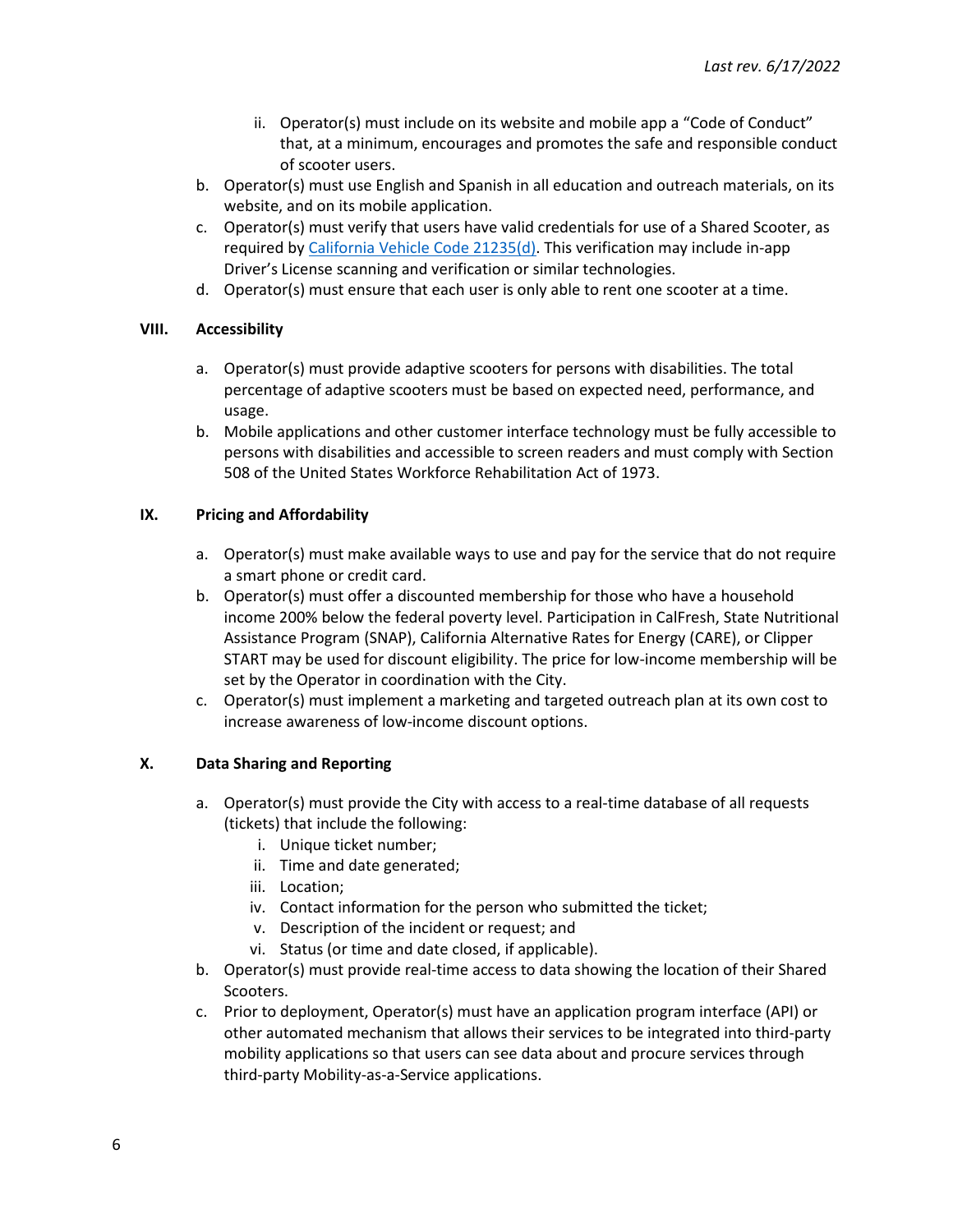- d. Operator(s) must make anonymized real-time data in Mobility Data Standard (MDS) format available to the City, and/or a City-designated, third party transportation data analysis platform, for purposes of aggregating this data, evaluating scooter usage or enforcing the requirements in this permit. Precise origin and destination points will be obscured to a one-block (or equivalent) radius to protect user privacy. Scooter IDs must be unique scooter identifiers that are consistent over time. Operator(s) data may be publicly reported in an aggregated form(s). More information about MDS can be found online at: https://github.com/openmobilityfoundation/mobility-data-specification The City is permitted to display real-time data provided via the API to the public.
- e. Operator(s) must provide quarterly reports that include the following:
	- i. User data:
		- 1. Total downloads, active users, and number of trips taken per user;
		- 2. User demographics (age and gender); and
		- 3. Number of users receiving a low-income discount and number of trips taken at a discounted rate.
	- ii. Fleet utilization:
		- 1. Utilization rates (trips per scooter per day);
		- 2. Total trips by day of week and time of day;
		- 3. Average trip distance;
		- 4. Origins and destinations; and
		- 5. Aggregated heatmaps showing routes taken by riders.
	- iii. Incident reports:
		- 1. Incident summaries that include the ticket number, time/date the ticket was submitted, type of incident (vandalism, theft, mis-parked scooter, etc.), location, and how quickly the issue was resolved; and
		- 2. Number of crashes or collisions, including the date and time of the incident, location, traveling paths of the scooter and other parties, severity of the incident, and whether a police report was filed.
	- iv. Sustainability metrics:
		- 1. Vehicle miles traveled (VMT) generated by redistributing, recharging, and other operational activities (include vehicle type and fuel efficiency);
		- 2. Average scooter and battery lifespan; and
		- 3. Number of batteries disposed.
	- v. Mitigation measures:
		- 1. Summary of any pricing incentives, geofencing, or educational efforts to address proper parking, compliance with service areas, safe riding, etc. (include estimated number of users reached and dates of implementation).
- f. Operator(s) must agree to distribute a user survey and/or implement an opt-in survey, to all registered users.

## **XI. User Privacy**

a. Operator(s) must keep all financial data from users in a secure manner consistent with applicable federal, state and local law, including in a manner that complies with the Payment Card Industry Data Security Standards (PCI DSS), and accessible to authorized personnel only.